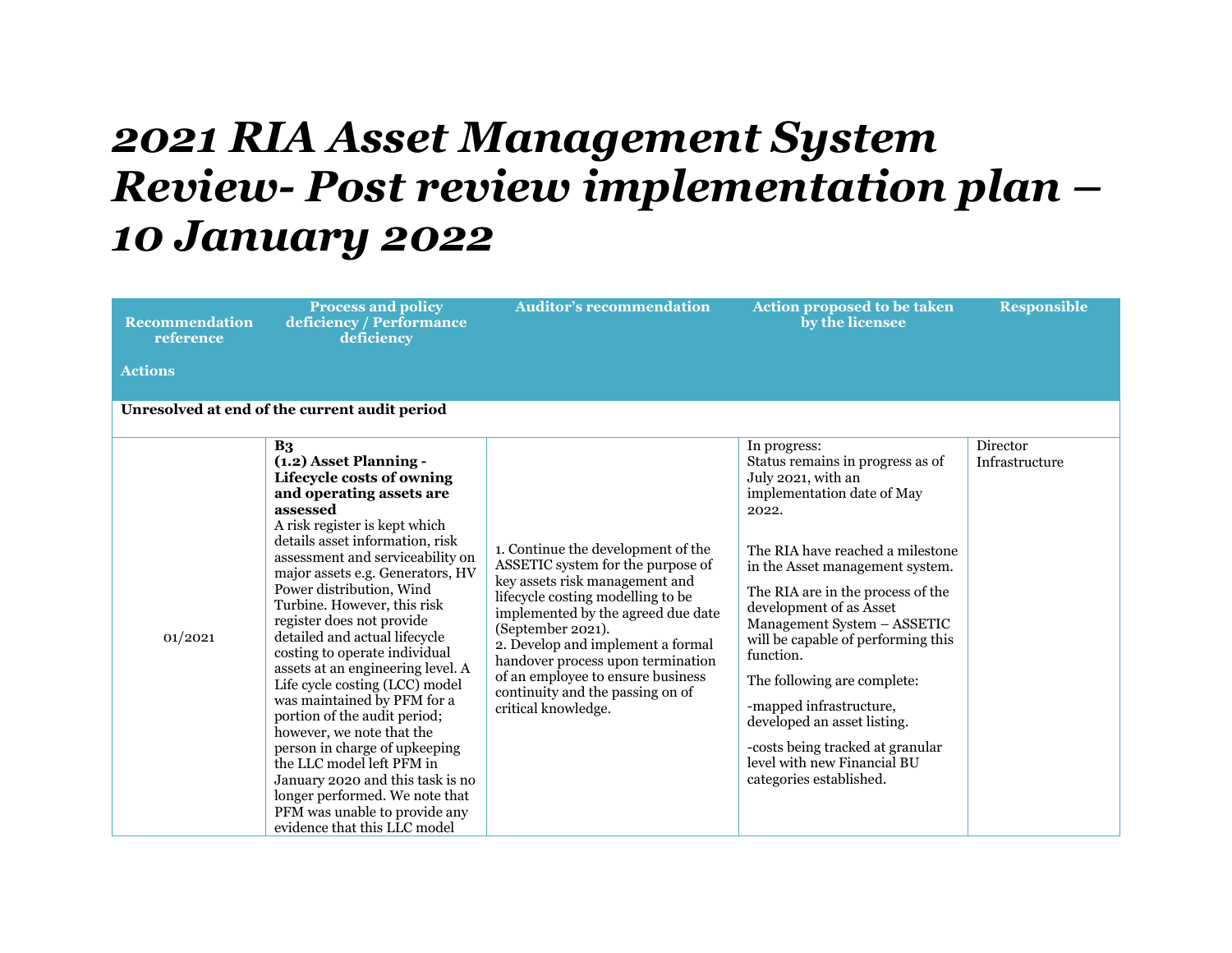| <b>Recommendation</b><br>reference | <b>Process and policy</b><br>deficiency / Performance<br>deficiency                                                                                                                                                                          | <b>Auditor's recommendation</b>                                                                                                                                                                           | Action proposed to be taken<br>by the licensee                                                                                                                                                                                                                                                                                                                                                                                                                                                                                                                                                                                                                                                                                      | <b>Responsible</b>         |
|------------------------------------|----------------------------------------------------------------------------------------------------------------------------------------------------------------------------------------------------------------------------------------------|-----------------------------------------------------------------------------------------------------------------------------------------------------------------------------------------------------------|-------------------------------------------------------------------------------------------------------------------------------------------------------------------------------------------------------------------------------------------------------------------------------------------------------------------------------------------------------------------------------------------------------------------------------------------------------------------------------------------------------------------------------------------------------------------------------------------------------------------------------------------------------------------------------------------------------------------------------------|----------------------------|
|                                    | was performed during the audit<br>period.                                                                                                                                                                                                    |                                                                                                                                                                                                           | The next stage is to model costing<br>(based on assumptions) and<br>disposal.<br>RIA note that life cycle costing<br>will be developed with some<br>assumptions and will not be<br>detailed costs.                                                                                                                                                                                                                                                                                                                                                                                                                                                                                                                                  |                            |
| 02/2021                            | B <sub>3</sub><br>(1.8) Asset Planning - Have the<br>likelihood and consequences of<br>asset failure been predicted?<br>The Enterprise Risk<br>Management Plan (ERMP) does<br>not report residual risk after the<br>application of controls. | Continue the development of the<br>ASSETIC EAM system for the<br>purpose of key assets risk<br>management and lifecycle costing<br>modelling to be implemented by the<br>agreed due date (November 2021). | In progress:<br>Status remains in progress as of<br>July 2021, with an<br>implementation date of May<br>2022.<br>The RIA have reached a milestone<br>in the Asset management system.<br>The RIA are in the process of the<br>development of as Asset<br>Management System - ASSETIC<br>will be capable of performing this<br>function.<br>The following are complete:<br>-mapped infrastructure,<br>developed an asset listing.<br>-costs being tracked at granular<br>level with new Financial BU<br>categories established.<br>The next stage is to model costing<br>(based on assumptions) and<br>disposal.<br>RIA note that life cycle costing<br>will be developed with some<br>assumptions and will not be<br>detailed costs. | Director<br>Infrastructure |
| 03/2021                            | C <sub>2</sub><br>(6.6) Asset Maintenance - Are                                                                                                                                                                                              | Continue the development of the<br>ASSETIC EAM system for the                                                                                                                                             | In progress:<br>Status remains in progress as of                                                                                                                                                                                                                                                                                                                                                                                                                                                                                                                                                                                                                                                                                    | Director<br>Infrastructure |
|                                    | the maintenance costs measured<br>and monitored?                                                                                                                                                                                             | purpose of key assets risk<br>management and lifecycle costing                                                                                                                                            | July 2021, with an                                                                                                                                                                                                                                                                                                                                                                                                                                                                                                                                                                                                                                                                                                                  |                            |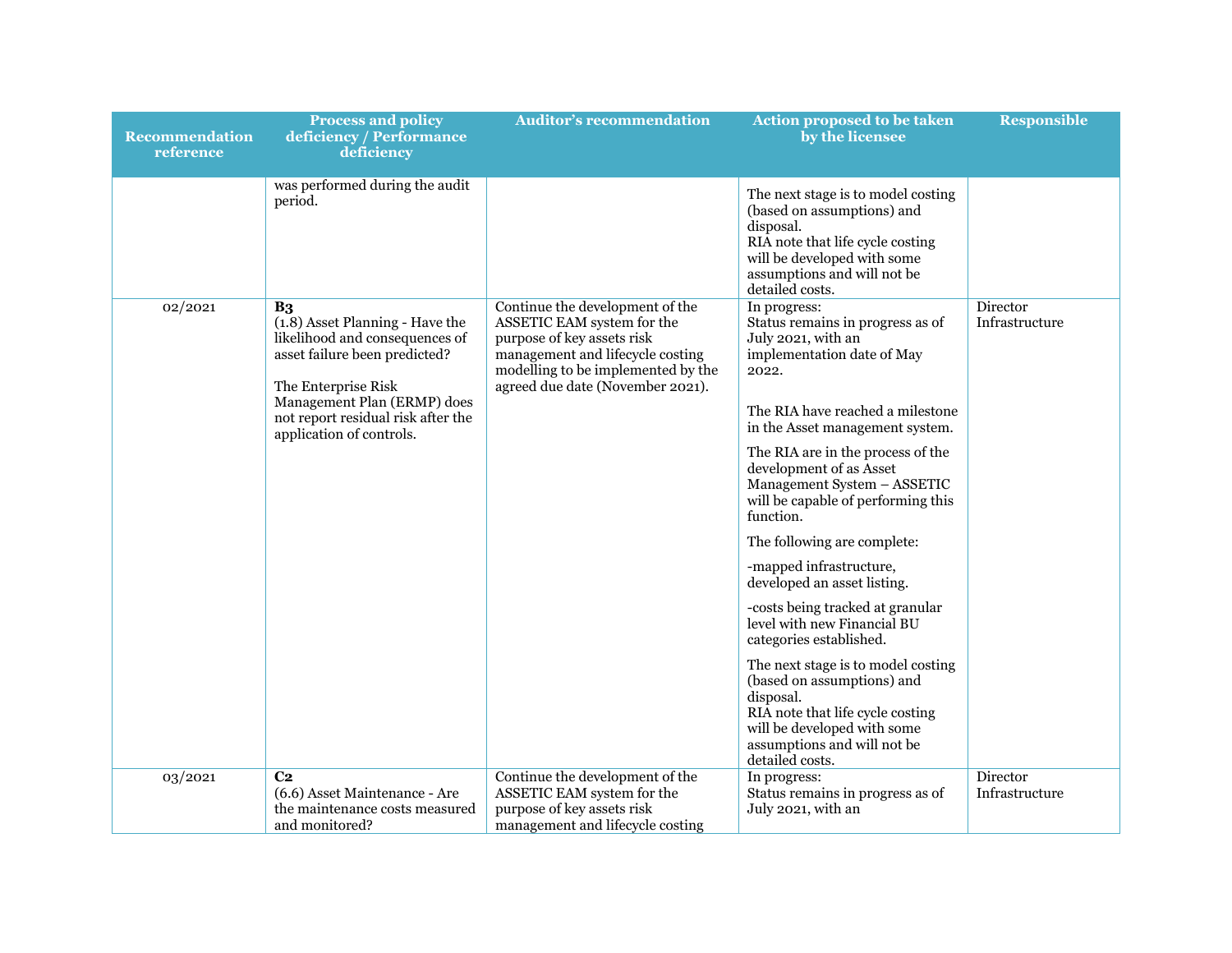| Recommendation<br>reference | <b>Process and policy</b><br>deficiency / Performance<br>deficiency                                                                                                                               | <b>Auditor's recommendation</b>                                                                                                                       | Action proposed to be taken<br>by the licensee                                                                                                                                                     | <b>Responsible</b>         |
|-----------------------------|---------------------------------------------------------------------------------------------------------------------------------------------------------------------------------------------------|-------------------------------------------------------------------------------------------------------------------------------------------------------|----------------------------------------------------------------------------------------------------------------------------------------------------------------------------------------------------|----------------------------|
|                             | Some maintenance costs are<br>captured and noted in a separate                                                                                                                                    | modelling to be implemented by the<br>agreed due date (November 2021).                                                                                | implementation date of May<br>2022.                                                                                                                                                                |                            |
|                             | spreadsheet. Information on<br>labour hours and parts is<br>entered into Navision, a system                                                                                                       |                                                                                                                                                       | The RIA have reached a milestone<br>in the Asset management system.                                                                                                                                |                            |
|                             | that is separate from Maximo                                                                                                                                                                      |                                                                                                                                                       | The RIA are in the process of the<br>development of as Asset<br>Management System - ASSETIC<br>will be capable of performing this<br>function.                                                     |                            |
|                             |                                                                                                                                                                                                   |                                                                                                                                                       | The following are complete:                                                                                                                                                                        |                            |
|                             |                                                                                                                                                                                                   |                                                                                                                                                       | -mapped infrastructure,<br>developed an asset listing.                                                                                                                                             |                            |
|                             |                                                                                                                                                                                                   |                                                                                                                                                       | -costs being tracked at granular<br>level with new Financial BU<br>categories established.                                                                                                         |                            |
|                             |                                                                                                                                                                                                   |                                                                                                                                                       | The next stage is to model costing<br>(based on assumptions) and<br>disposal.<br>RIA note that life cycle costing<br>will be developed with some<br>assumptions and will not be<br>detailed costs. |                            |
| 04/2021                     | $\overline{C_3}$<br>(1.5) Asset Planning - Lifecycle<br>costs of owning and operating<br>assets are assessed                                                                                      | 1. Continue the development of the<br>ASSETIC EAM system for the<br>purpose of key assets risk<br>management and lifecycle costing<br>modelling.      | In progress:<br>Status remains in progress as of<br>July 2021, with an<br>implementation date of May<br>2022.                                                                                      | Director<br>Infrastructure |
|                             | A Life cycle costing (LCC) model<br>is maintained by PFM and<br>reviewed on a quarterly basis.<br>This model details asset                                                                        | 2. Develop and implement a formal<br>handover process upon termination<br>of an employee to ensure business<br>continuity and the passing of critical | The RIA have reached a milestone<br>in the Asset management system.                                                                                                                                |                            |
|                             | information, risk assessment<br>and serviceability on major<br>assets e.g. Generators, HV Power<br>distribution, Wind Turbine.<br>However, it was noted that the<br>LCC does not provide detailed | knowledge.                                                                                                                                            | The RIA are in the process of the<br>development of as Asset<br>Management System - ASSETIC<br>will be capable of performing this<br>function.                                                     |                            |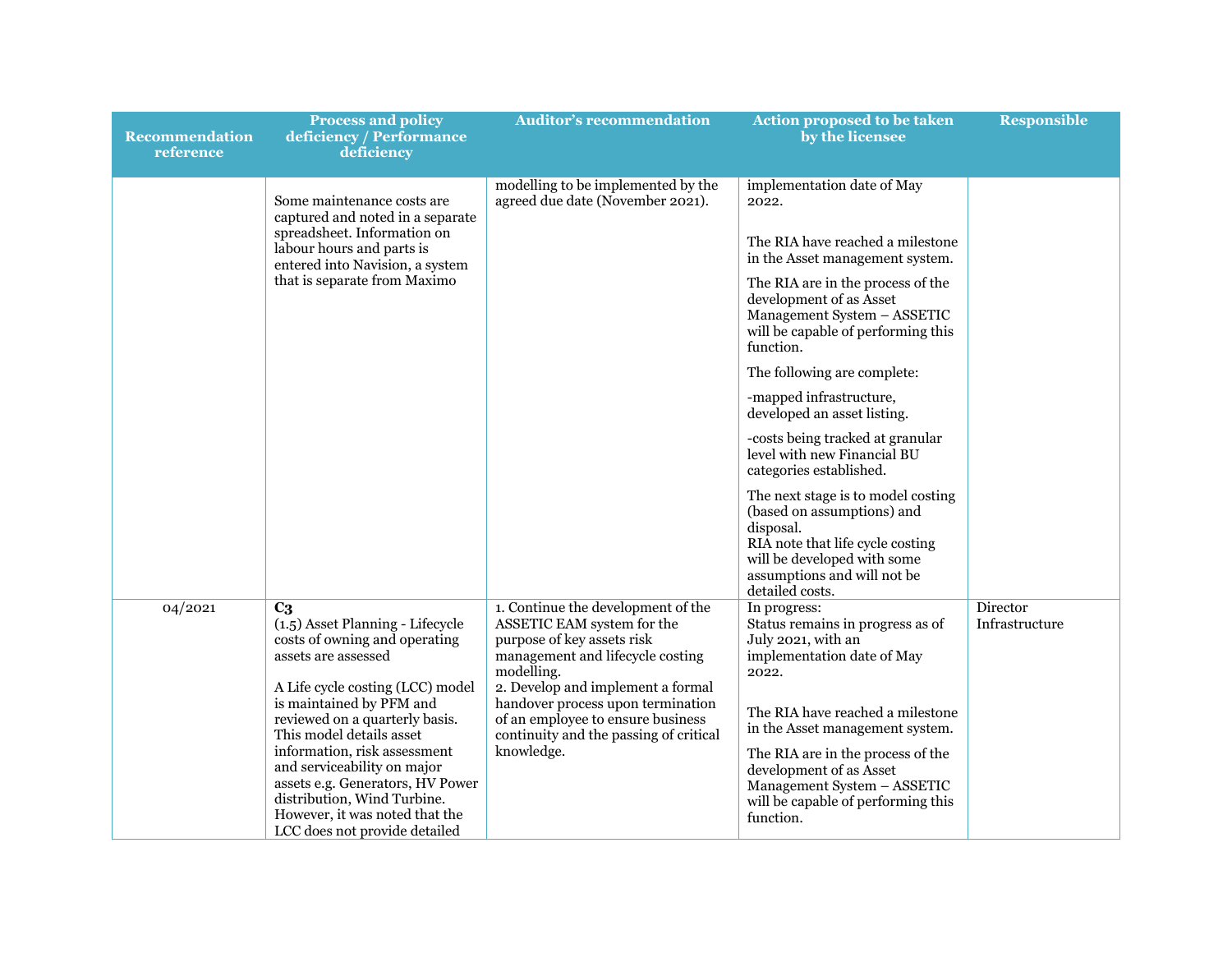| <b>Recommendation</b><br>reference | <b>Process and policy</b><br>deficiency / Performance<br>deficiency                                                                                                                                                                                                                                                                                                                                                                                                                                                                                    | <b>Auditor's recommendation</b>                                                                                                                                                                           | <b>Action proposed to be taken</b><br>by the licensee                                                                                                                                                                                                                                                                                                                                                                                                                                                                                                                                                                                                            | <b>Responsible</b>         |
|------------------------------------|--------------------------------------------------------------------------------------------------------------------------------------------------------------------------------------------------------------------------------------------------------------------------------------------------------------------------------------------------------------------------------------------------------------------------------------------------------------------------------------------------------------------------------------------------------|-----------------------------------------------------------------------------------------------------------------------------------------------------------------------------------------------------------|------------------------------------------------------------------------------------------------------------------------------------------------------------------------------------------------------------------------------------------------------------------------------------------------------------------------------------------------------------------------------------------------------------------------------------------------------------------------------------------------------------------------------------------------------------------------------------------------------------------------------------------------------------------|----------------------------|
|                                    | and actual life cycle costing to<br>operate individual assets at an<br>engineering level.                                                                                                                                                                                                                                                                                                                                                                                                                                                              |                                                                                                                                                                                                           | The following are complete:<br>-mapped infrastructure,<br>developed an asset listing.<br>-costs being tracked at granular<br>level with new Financial BU<br>categories established.<br>The next stage is to model costing<br>(based on assumptions) and<br>disposal.<br>RIA note that life cycle costing<br>will be developed with some                                                                                                                                                                                                                                                                                                                          |                            |
| 05/2021                            | B <sub>3</sub><br>(2.2) Asset creation and<br>acquisition - Evaluations<br>include all life-cycle costs<br><b>Two RIA Business Case</b><br>templates are available for use;<br>Project short form $(\$50k-$<br>\$250k) and Project long form<br>(over \$250k). The two Business<br>Cases sighted include areas such<br>as investment proposal, scope<br>(including cost benefit analysis)<br>and a finance plan. However, no<br>evidence was sighted on<br>consideration of detailed<br>breakdown of lifecycle costs on<br>operations and maintenance. | Continue the development of the<br>ASSETIC EAM system for the<br>purpose of key assets risk<br>management and lifecycle costing<br>modelling to be implemented by the<br>agreed due date (November 2021). | assumptions and will not be<br>detailed costs.<br>In progress:<br>Status remains in progress as of<br>July 2021, with an<br>implementation date of May<br>2022.<br>The RIA have reached a milestone<br>in the Asset management system.<br>The RIA are in the process of the<br>development of as Asset<br>Management System - ASSETIC<br>will be capable of performing this<br>function.<br>The following are complete:<br>-mapped infrastructure,<br>developed an asset listing.<br>-costs being tracked at granular<br>level with new Financial BU<br>categories established.<br>The next stage is to model costing<br>(based on assumptions) and<br>disposal. | Director<br>Infrastructure |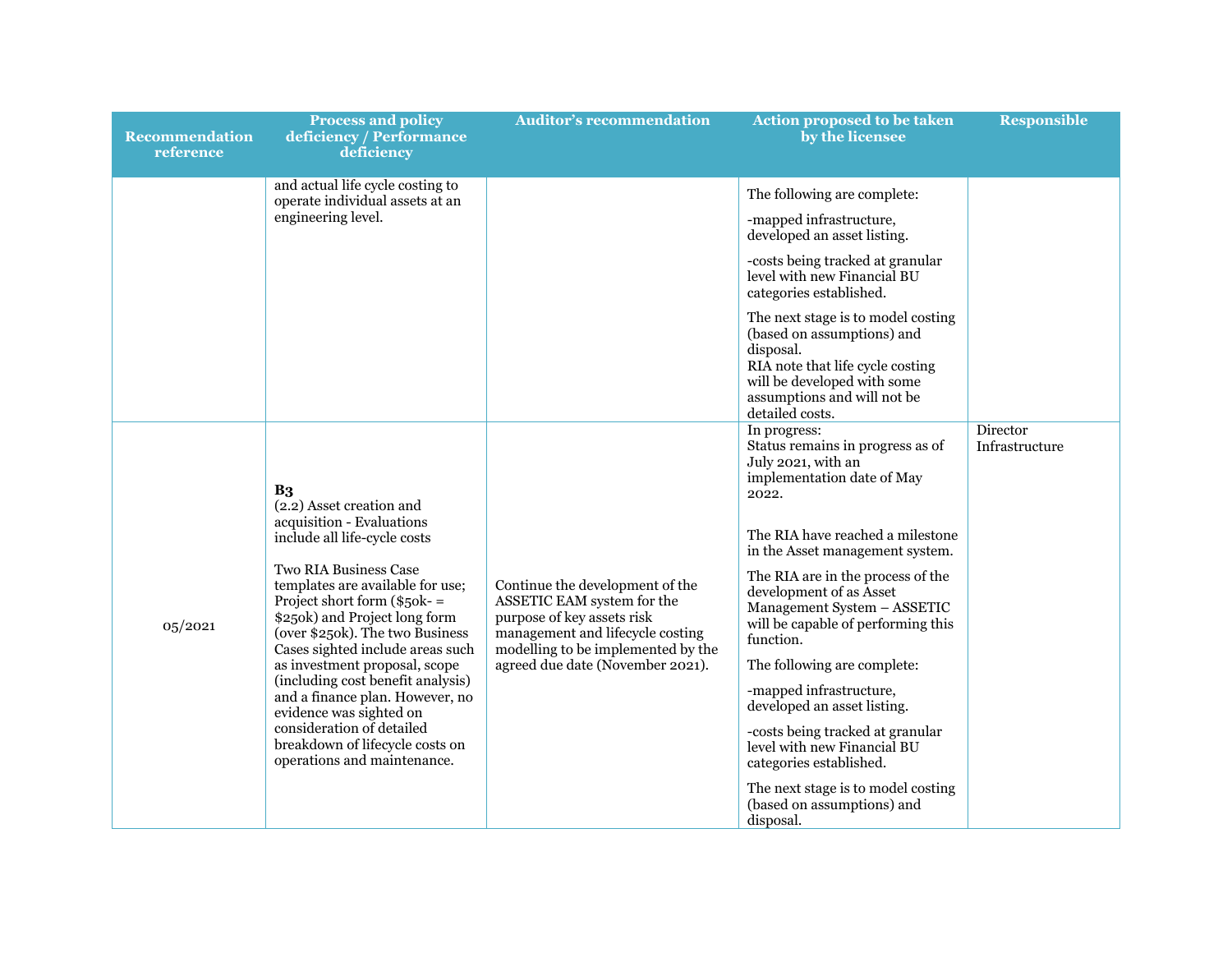| <b>Recommendation</b><br>reference | <b>Process and policy</b><br>deficiency / Performance<br>deficiency                                                                                                                                                                                                                                                                                                                                                                                                                                                                                                                                                                                                                                      | <b>Auditor's recommendation</b>                                                                                                                                                                                      | <b>Action proposed to be taken</b><br>by the licensee                                                                                                                                                                                                                                                                                                                                                                                                                                                                                                                                                                                                                                                                               | <b>Responsible</b>         |
|------------------------------------|----------------------------------------------------------------------------------------------------------------------------------------------------------------------------------------------------------------------------------------------------------------------------------------------------------------------------------------------------------------------------------------------------------------------------------------------------------------------------------------------------------------------------------------------------------------------------------------------------------------------------------------------------------------------------------------------------------|----------------------------------------------------------------------------------------------------------------------------------------------------------------------------------------------------------------------|-------------------------------------------------------------------------------------------------------------------------------------------------------------------------------------------------------------------------------------------------------------------------------------------------------------------------------------------------------------------------------------------------------------------------------------------------------------------------------------------------------------------------------------------------------------------------------------------------------------------------------------------------------------------------------------------------------------------------------------|----------------------------|
|                                    |                                                                                                                                                                                                                                                                                                                                                                                                                                                                                                                                                                                                                                                                                                          |                                                                                                                                                                                                                      | RIA note that life cycle costing<br>will be developed with some<br>assumptions and will not be<br>detailed costs.                                                                                                                                                                                                                                                                                                                                                                                                                                                                                                                                                                                                                   |                            |
| 06/2021                            | C <sub>3</sub><br>$(11.3)$ Capital expenditure<br>planning-The capital<br>expenditure plan is consistent<br>with the asset life and<br>condition identified in the asset<br>management plan<br>A Life cycle costing (LCC) model<br>is maintained by PFM and<br>reviewed on a quarterly basis.<br>This model details asset<br>information, risk assessment<br>and serviceability on major<br>assets e.g. Generators, HV Power<br>distribution, Wind Turbine.<br>However, it was noted that the<br>LCC does not provide detailed<br>and actual life cycle costing to<br>operate individual assets to<br>inform accurate CAPEX<br>planning for the future years<br>based on the asset age and<br>condition. | Continue the development of the<br>ASSETIC EAM system for the<br>purpose of key assets risk<br>management and lifecycle costing<br>modelling to be implemented by the<br>agreed due date (November 2021).            | In progress:<br>Status remains in progress as of<br>July 2021, with an<br>implementation date of May<br>2022.<br>The RIA have reached a milestone<br>in the Asset management system.<br>The RIA are in the process of the<br>development of as Asset<br>Management System - ASSETIC<br>will be capable of performing this<br>function.<br>The following are complete:<br>-mapped infrastructure,<br>developed an asset listing.<br>-costs being tracked at granular<br>level with new Financial BU<br>categories established.<br>The next stage is to model costing<br>(based on assumptions) and<br>disposal.<br>RIA note that life cycle costing<br>will be developed with some<br>assumptions and will not be<br>detailed costs. | Director<br>Infrastructure |
| 07/2021                            | B <sub>3</sub><br>(5.2) Asset Operations - Risk<br>management is applied to<br>prioritise operations tasks<br>Our review of the Maximo asset<br>register revealed that some<br>assets had missing or                                                                                                                                                                                                                                                                                                                                                                                                                                                                                                     | PFM should create and provide<br>detailed risk modelling in relation to<br>the capacity, availability and load of<br>the diesel generators, to ensure that<br>maintenance tasks<br>are prioritised in terms of risk. | The RIA is to leverage from the<br>development of ASSETIC to<br>perform risk based maintenance<br>tasks.                                                                                                                                                                                                                                                                                                                                                                                                                                                                                                                                                                                                                            | Director<br>Infrastructure |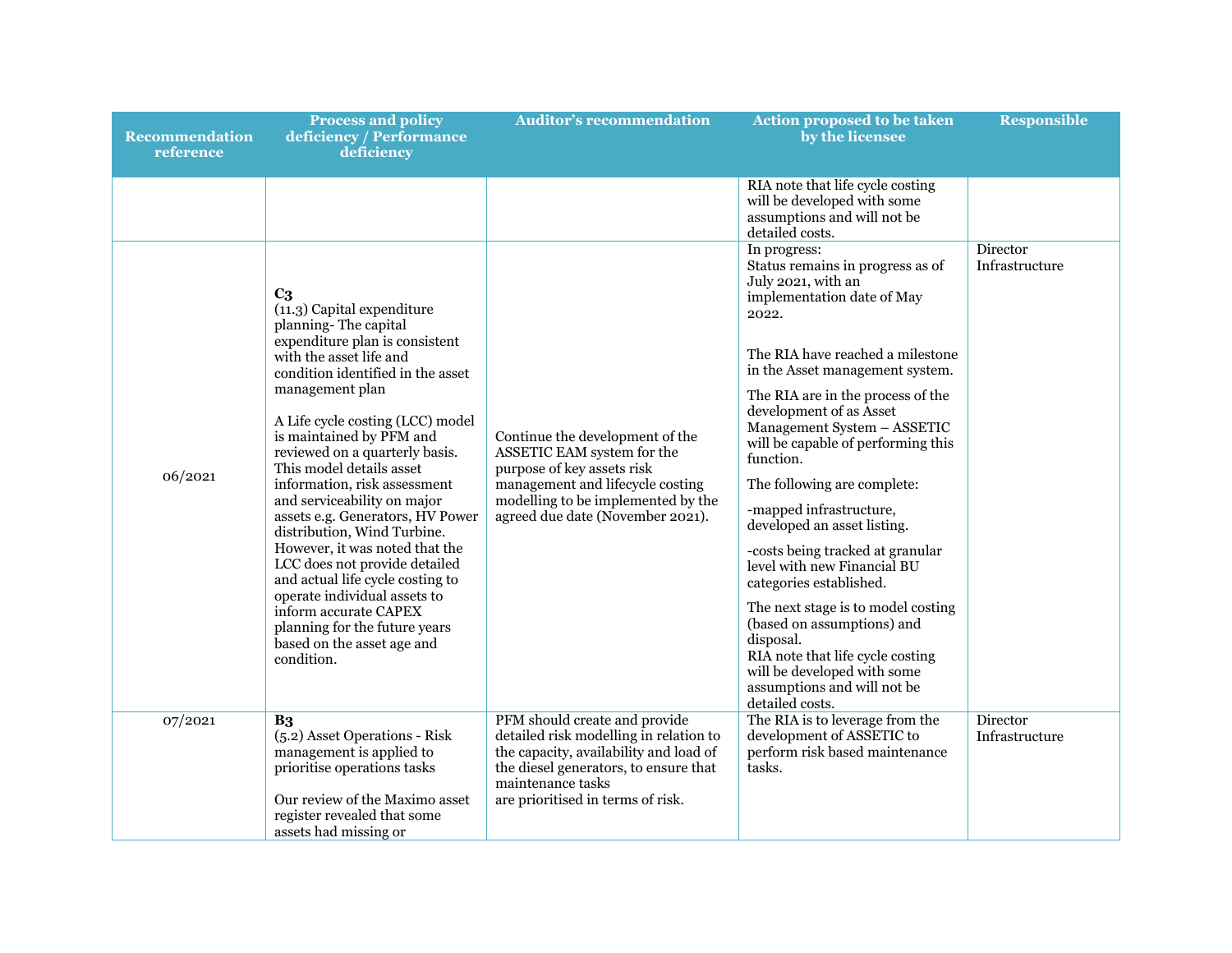| <b>Recommendation</b><br>reference | <b>Process and policy</b><br>deficiency / Performance<br>deficiency                                                                                                                                                                                                                                                                                                                                                                                                                                                                                                                                                              | <b>Auditor's recommendation</b>                                                                                                                                                                                      | <b>Action proposed to be taken</b><br>by the licensee                                                    | <b>Responsible</b>         |
|------------------------------------|----------------------------------------------------------------------------------------------------------------------------------------------------------------------------------------------------------------------------------------------------------------------------------------------------------------------------------------------------------------------------------------------------------------------------------------------------------------------------------------------------------------------------------------------------------------------------------------------------------------------------------|----------------------------------------------------------------------------------------------------------------------------------------------------------------------------------------------------------------------|----------------------------------------------------------------------------------------------------------|----------------------------|
|                                    | inappropriate risk ratings, which<br>indicates that ongoing review<br>and risk management of the<br>assets are not being conducted<br>on a routine basis. Through<br>walkthrough with the Asset<br>Manager and the Asset<br>Maintenance Manager, it was<br>observed that informal risk<br>management appears to have<br>been conducted in the power<br>house through the redundancy<br>applied to the diesel generator<br>capacity. However, no formal<br>evidence has been provided that<br>the reliability and availability<br>levels of the generators in<br>relation to the load being<br>managed.                           |                                                                                                                                                                                                                      |                                                                                                          |                            |
| 08/2021                            | B <sub>3</sub><br>(6.5) Asset Maintenance - Risk<br>management is applied to<br>prioritise maintenance tasks<br>Our review of the Maximo asset<br>register revealed that some<br>assets had missing or<br>inappropriate risk ratings, which<br>indicates that ongoing review<br>and risk management of the<br>assets are not being conducted<br>on a routine basis. Through<br>walkthrough with the Asset<br>Manager and the Asset<br>Maintenance Manager, it was<br>observed that informal risk<br>management appears to have<br>been conducted in the power<br>house through the redundancy<br>applied to the diesel generator | PFM should create and provide<br>detailed risk modelling in relation to<br>the capacity, availability and load of<br>the diesel generators, to ensure that<br>maintenance tasks<br>are prioritised in terms of risk. | The RIA is to leverage from the<br>development of ASSETIC to<br>perform risk based maintenance<br>tasks. | Director<br>Infrastructure |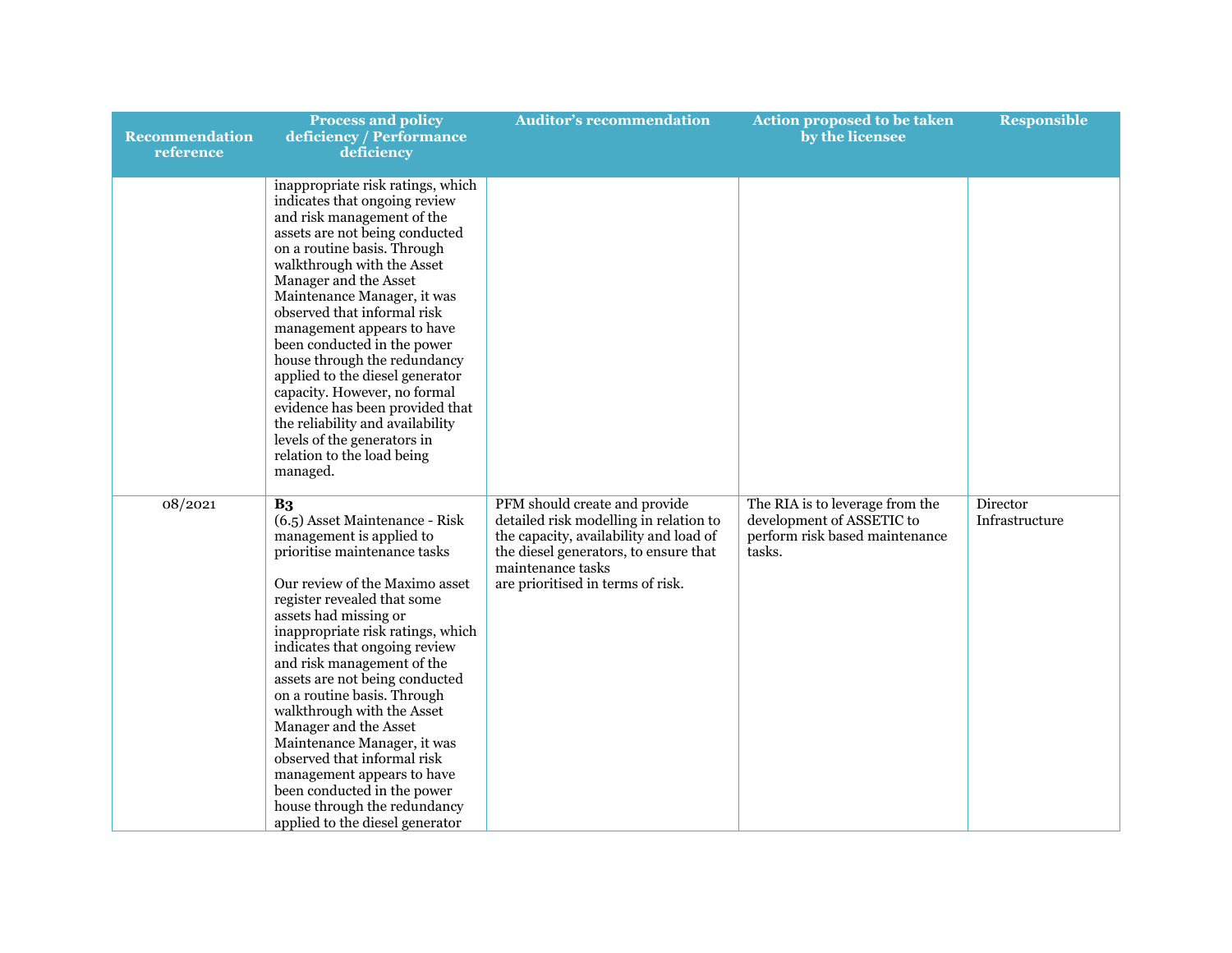| <b>Recommendation</b><br>reference | <b>Process and policy</b><br>deficiency / Performance<br>deficiency                                                                                                                                                                                                                                                                                                                                                                                                                                                                                                                                                                                                                                                                                                                                                                                               | <b>Auditor's recommendation</b>                                                                                                                                                                                      | Action proposed to be taken<br>by the licensee                                                           | <b>Responsible</b>         |
|------------------------------------|-------------------------------------------------------------------------------------------------------------------------------------------------------------------------------------------------------------------------------------------------------------------------------------------------------------------------------------------------------------------------------------------------------------------------------------------------------------------------------------------------------------------------------------------------------------------------------------------------------------------------------------------------------------------------------------------------------------------------------------------------------------------------------------------------------------------------------------------------------------------|----------------------------------------------------------------------------------------------------------------------------------------------------------------------------------------------------------------------|----------------------------------------------------------------------------------------------------------|----------------------------|
|                                    | capacity. However, no formal<br>evidence has been provided that<br>the reliability and availability<br>levels of the generators in<br>relation to the load being<br>managed.                                                                                                                                                                                                                                                                                                                                                                                                                                                                                                                                                                                                                                                                                      |                                                                                                                                                                                                                      |                                                                                                          |                            |
| 09/2021                            | B <sub>3</sub><br>(8.1) Asset Maintenance - Risk<br>management policies and<br>procedures exist and are applied<br>to minimise<br>internal and external risks<br>Our review of the Maximo asset<br>register revealed that some<br>assets had missing or<br>inappropriate risk ratings, which<br>indicates that ongoing review<br>and risk management of the<br>assets are not being conducted<br>on a routine basis. Through<br>walkthrough with the Asset<br>Manager and the Asset<br>Maintenance Manager, it was<br>observed that informal risk<br>management appears to have<br>been conducted in the power<br>house through the redundancy<br>applied to the diesel generator<br>capacity. However, no formal<br>evidence has been provided that<br>the reliability and availability<br>levels of the generators in<br>relation to the load being<br>managed. | PFM should create and provide<br>detailed risk modelling in relation to<br>the capacity, availability and load of<br>the diesel generators, to ensure that<br>maintenance tasks<br>are prioritised in terms of risk. | The RIA is to leverage from the<br>development of ASSETIC to<br>perform risk based maintenance<br>tasks. | Director<br>Infrastructure |
| 10/2021                            | C <sub>3</sub><br>(8.3) Risk Management -<br>Probability and consequences of<br>asset failure are regularly                                                                                                                                                                                                                                                                                                                                                                                                                                                                                                                                                                                                                                                                                                                                                       | Continue the development of the<br>ASSETIC EAM system for the<br>purpose of key assets risk                                                                                                                          | In progress:<br>Status remains in progress as of<br>July 2021, with an                                   | Director<br>Infrastructure |